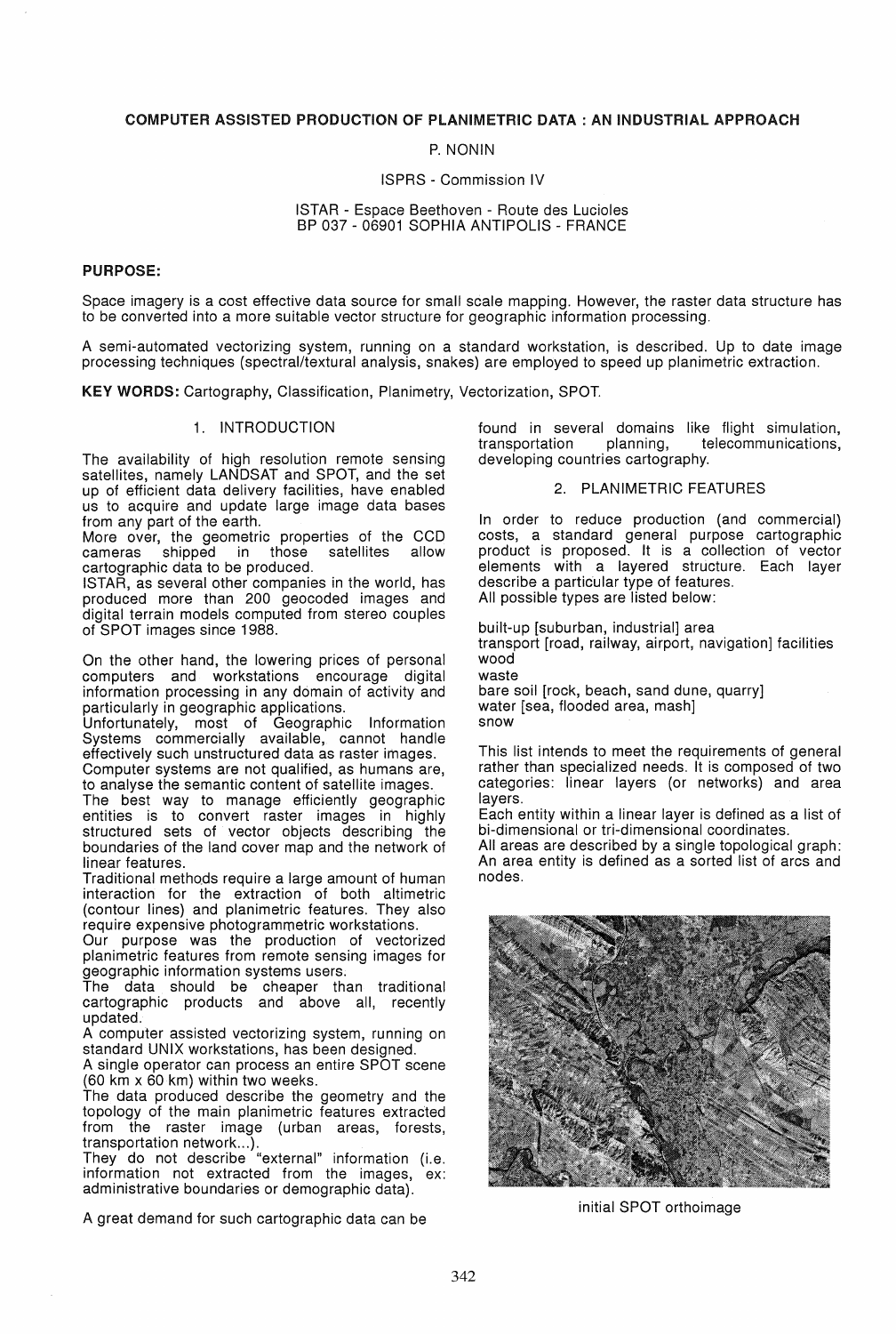

Planimetric features

Coordinates are related to a cartographic or geographic reference.

The nature and the density of the extracted features fit with those usually found in topographic 1 :50 000 or 1:100 000-scale maps.

### 3. COMPUTER ASSISTED EXTRACTION

A standard product means a constant price and delay, whatever the amount of extracted features is. This goal cannot be reached with manual process: The time spent by an operator to acquire features manually is roughly linear with the amount of data. Our goal is double: Cutting down and smoothing production costs.

It is well known that fully automated extraction of relevant features in images is a hard work.

It implies a semantic analysis of the whole image. Past and present research efforts have shown very little progress in that matter. Artificial Intelligence techniques together with image processing are involved but connection between these two domains is still difficult.

Our approach is more pragmatic, it is based on the following considerations:

A features extraction process is made of three sequential steps, identification - acquisition - quality control.

- Features identification is quite an easy task for human brain whereas automatic systems cannot achieve reliable results.

- On the other hand, acquiring accurately a lot of coordinates with a digitizing device is a rather slow an boring job. A computer assistance should certainly speed up the process if properly designed.

- Two kind of errors may be done while extracting features, geometric errors (a coordinate does not fit with the true feature position) and syntactic errors (topological graph inconsistency).

Geometric errors are easily detected when extracted data are superimposed on the raster image displayed on the screen.

Syntactic errors cannot be fully detected by visual control. An automated checking process is needed to get reliable results.

Those simple remarks have led us to design semiautomated tools making the most of both humans and computers performances.

These tools perform supervised classification of land cover areas, delineation of linear networks and edition of topological relations.

General purpose computers have been chosen instead of specialized hardware because the performance growing rate of standard hardware is higher and its lower price enables a constant improvement of equipment.

### 3.1 Land cover extraction

Well known spectral classification techniques produce good performances for vegetative and hydrographic items extraction (ref. Haralick).

They are quite inefficient for man-made features (like built-up areas) where spatial texture is much more significant than spectral information.

These techniques can be extended to texture classification if a texture analyser is provided (ref. Zhang). That seems to be useful for fine and regular urban structures.

Supervised or unsupervised segmentation methods based on region growing or split and merge algorithms have been tested on SPOT images (ref. Bretaudeau). The requirement of finely tuned parameters, depending on image properties, makes these methods impracticable in an industrial context.

In order to unify procedures and thus reduce operating complexity, we have implemented a single criterion for land cover extraction, that is maximum likelihood classification with normal distributions assumption and supervised training.

We think it is a rather general criterion, even if real spectral distributions are not often normal nor unimodal, because any statistical distribution can be approximate by a finite union of normal distributions. In that case, operator must define sub-classes during the training phase and then, merge the corresponding classified pixels.

The most important point is the training phase, the samples designation should be as fast and accurate as possible.

Our system use interactive designation with visual feedback:

The operator draws, with a mouse, polygonal samples on the raster image displayed in a window. The classified pixels are displayed on request in real time (delay  $\sim$  1 second). So, the operator can, at any time, test the fit of the samples set.

Classification may be operated in global or local mode. In local mode, the operator extracts interactively a single area entity pointed at, using the mouse.

In any case, the classification process can be thought as an explicit extension of a (implicit) description of the land cover given by human visual interpretation.

### 3.2 Networks extraction

Manual vectorization, one point after another, of linear features is extremely time consuming. Human operators, for bio-mechanical reasons, cannot achieve both precision and speed.

Automatic methods have been investigated in many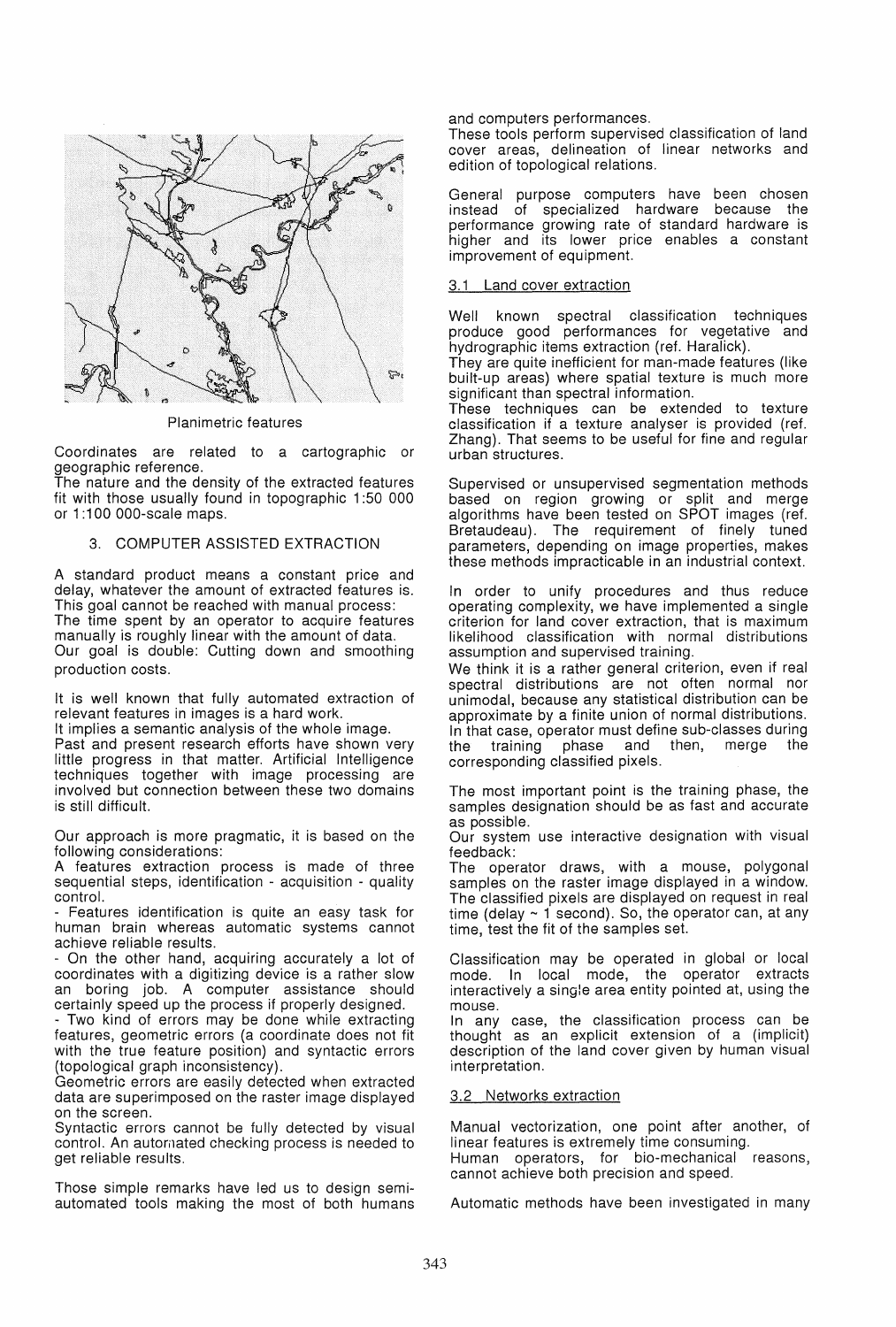research laboratories (ref. Fischler, Groch,<br>McKeown, Yee). The best known proceed McKeown. hierarchically:

Pieces of linear elements, extracted by contrast or line detectors are progressively merged into more complex objects under topologic and morphologic constraints (connectivity, alignment. .. ).

These methods have missed their goal, mainly because they only deal with geometric properties and they lack higher level knowledge about objects semantic and real world organisation.

This high level knowledge gives to the human visual cortex the ability to identify, at first sight, roads or railways in an image.

The snake concept take advantage of this ability in the following way:

A feature, detected by an operator, is approximately drawn on the screen. This initial polygonal line is automatically moved (snake analogy) until it meets some optimal condition, depending on actual position of the real feature in the raster image.

Feature identification is human driven and geometric accuracy is ensured by the computer.

This concept has been implemented as a computer assisted interactive graphic editor.

Every polygonal element can be automatically adjusted to the nearer feature in the underlying image.

The algorithm is based on dynamic programming techniques. The vertices of the polygonal line are locally moved until radiometric properties along the line realize the best fit to a given model of linear feature.



initial hand drawn line



automatic adjustment T-crossing connection

# 3.3 Topological relationship

A topological graph is made of arcs (or lines), nodes and polygons.

An arc describes a single linear element (without crossing).

A node defines connection between two or more arcs.

A polygon is a sorted list of connected arcs defining a single closed area.

Each arc contains references to the polygon on its right and the polygon on its left. So, any spatial relation between polygons can be easily computed.



# topological graph

The interest of topologically structured data is obvious for geographic information processing: It enables efficient spatial reasoning and filtering. Up to date geographic information systems make use of topologic data files.

From a data producer point of view, topological relationship makes syntactic data control easier: Network connectivity, land cover completion and areas boundaries consistency can be automatically checked.

For productivity sake, relation edition should not burden operators with an additional task.

We have integrated a topologic structuring capability in our graphic editor: The land cover graph is generated, so are<br>within networks. connections within networks. "T-crossing" connections still have to be manually edited.